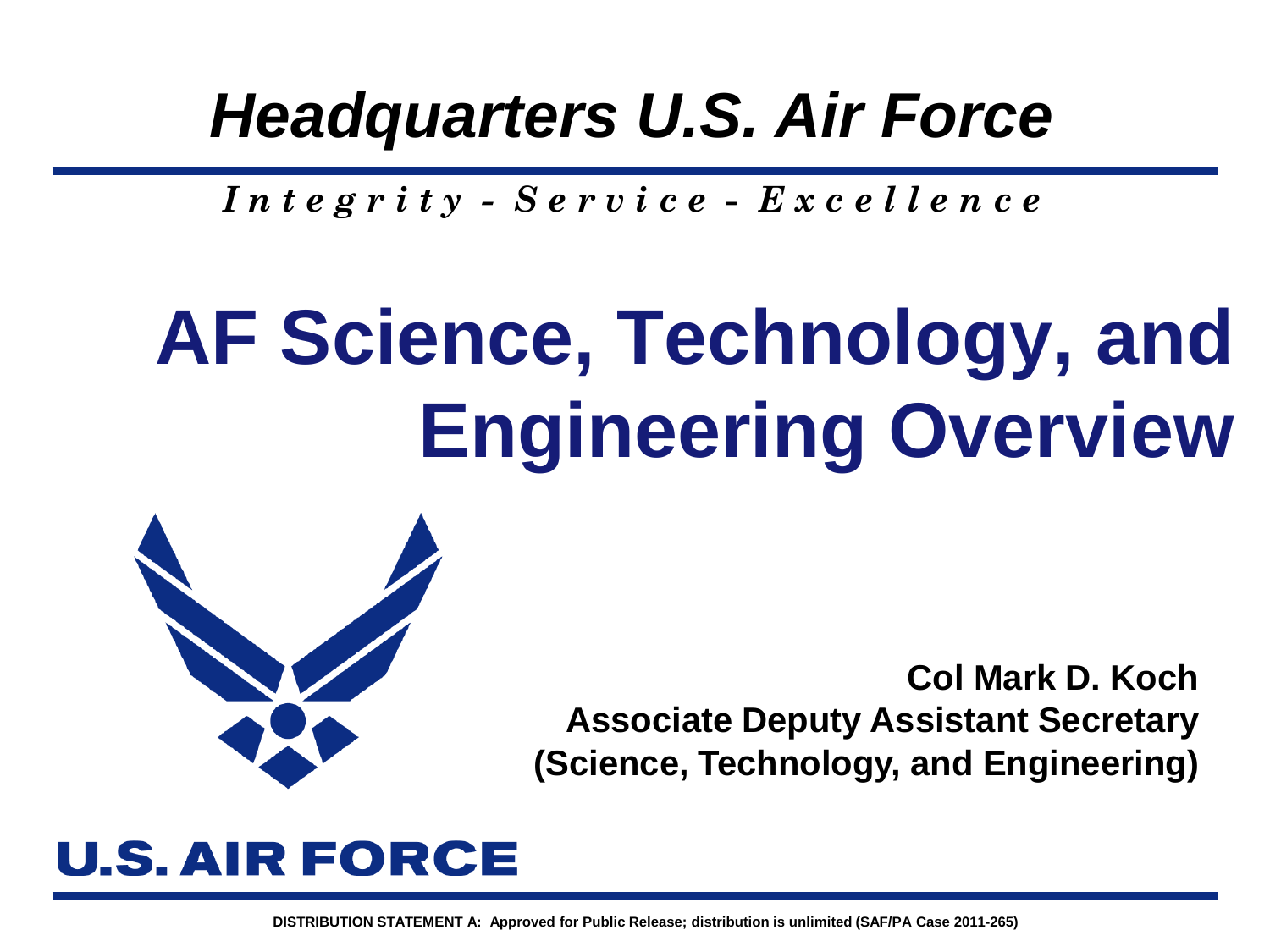



- **AF S&T Organization**
- **AF S&T Vision**
- **SAF/AQR**
- **S&T Program Tenets**
- **S&T Program Priorities**
- **Strategy Development**
- **Summary**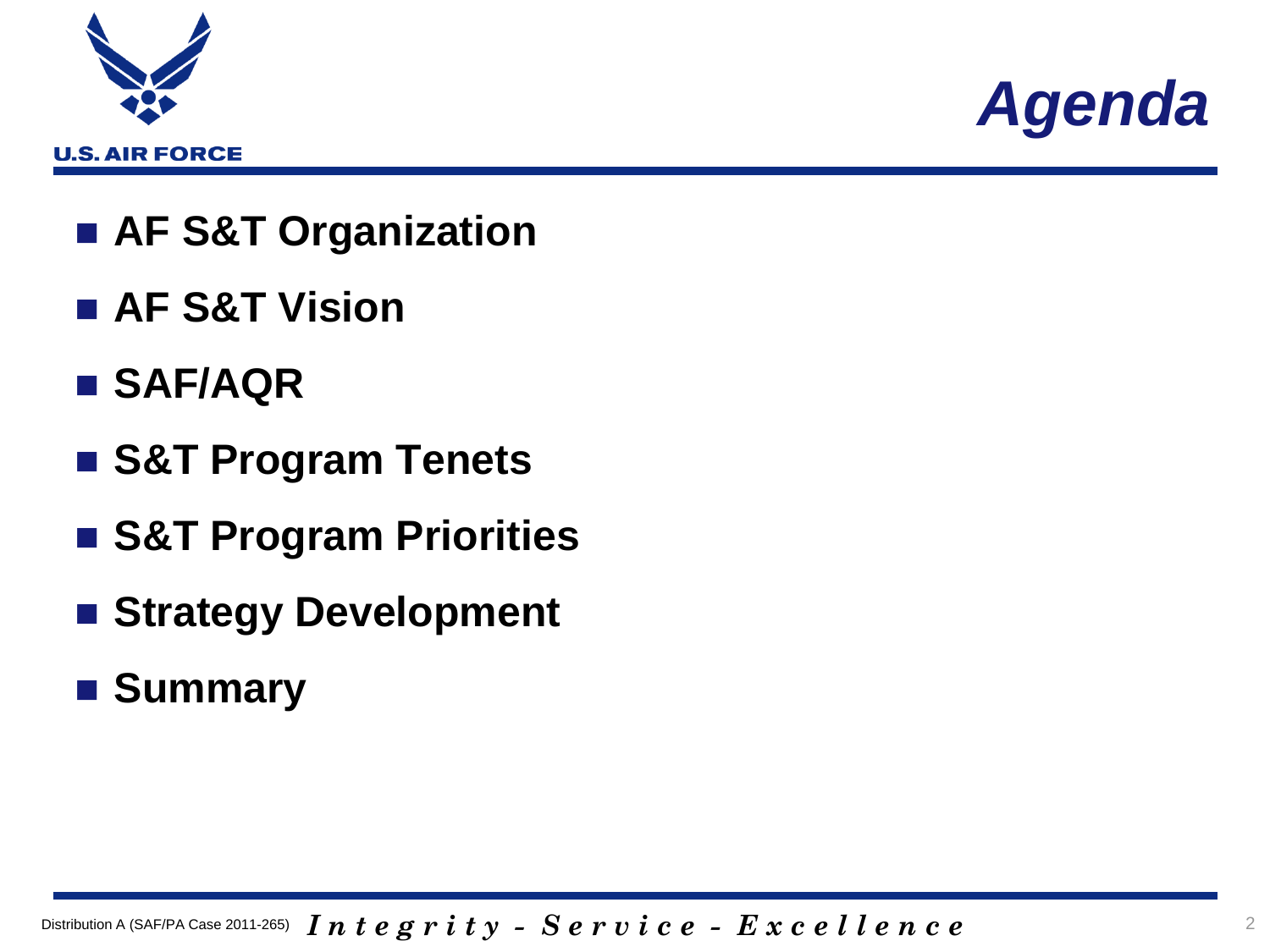

### *AF S&T Organization*



Distribution A (SAF/PA Case 2011-265)  $\,I\,n\,t\,e\,g\,r\,i\,t\,y\,$  -  $\,S\,e\,r\,v\,i\,c\,e\,$  -  $\,E\,x\,c\,e\,l\,l\,e\,n\,c\,e$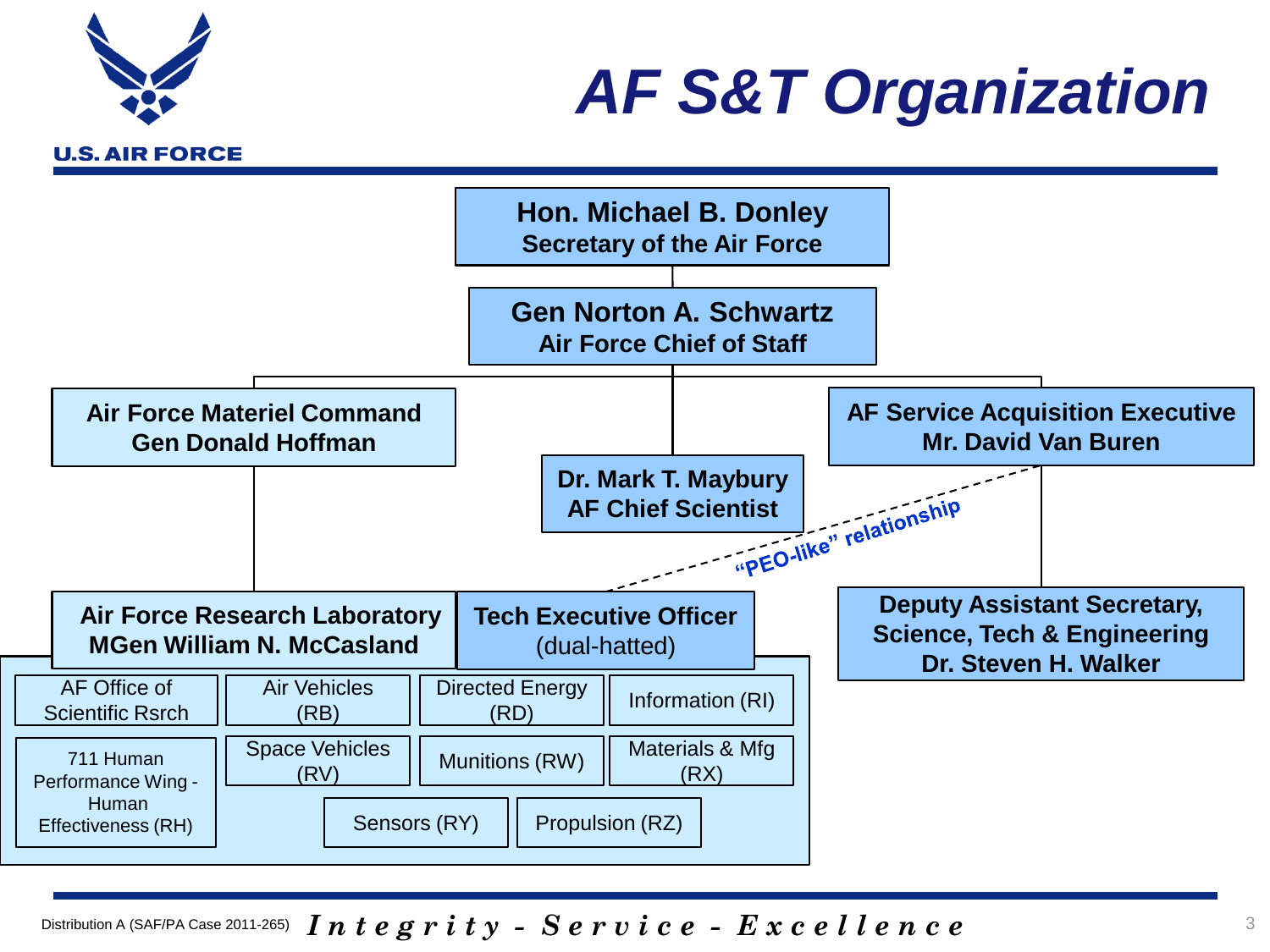

### *AF S&T Vision*



Create compelling air, space, and cyber capabilities for precise and reliable Global Vigilance, Reach and Power for our Nation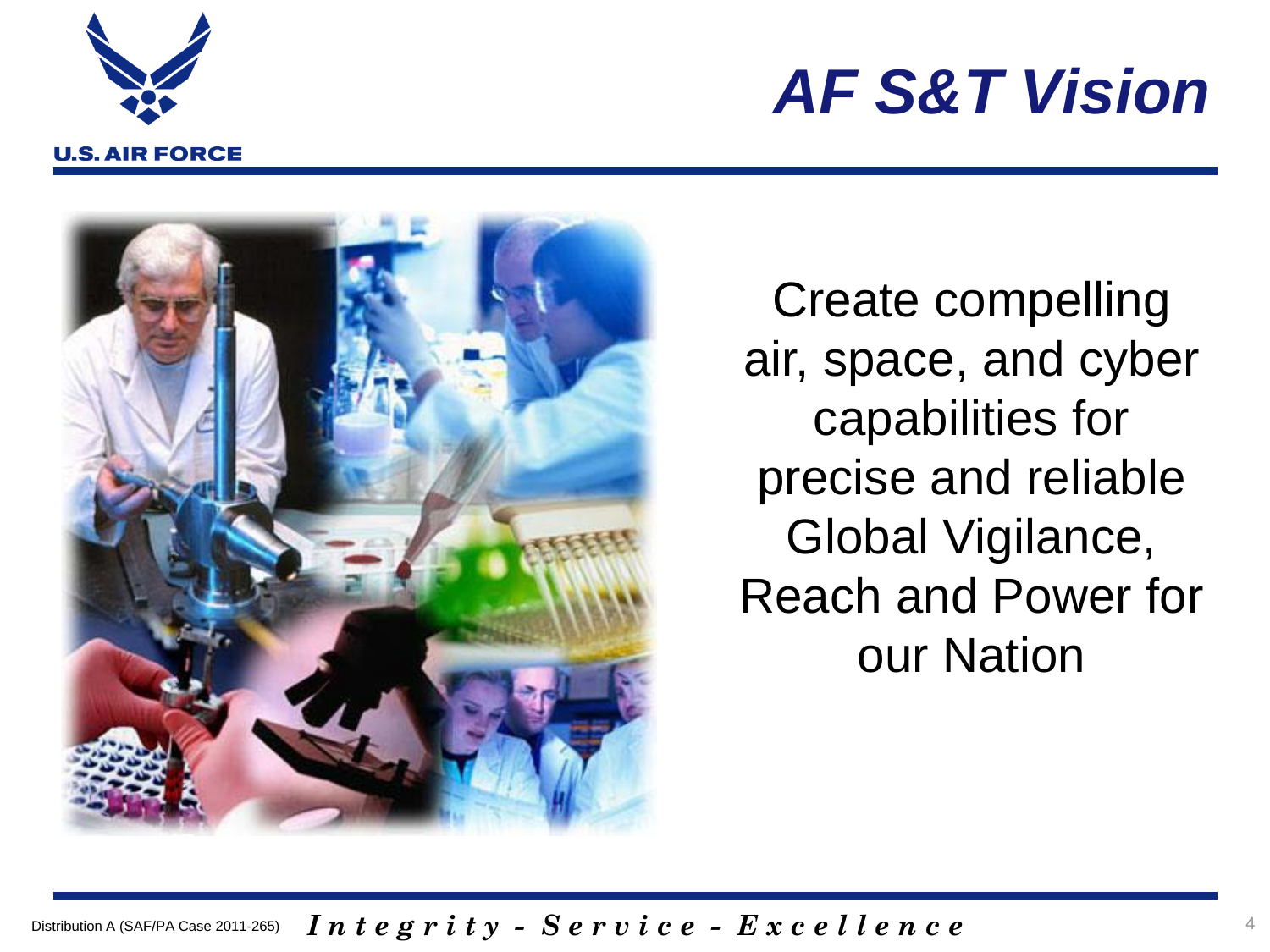





Distribution A (SAF/PA Case 2011-265)  $\,$   $\,I\,n$   $\,t\,e\,g\,r\,i\,t\,y\,$  -  $\,S\,e\,r\,v\,i\,c\,e\,$  -  $\,E\,x\,c\,e\,l\,l\,e\,n\,c\,e$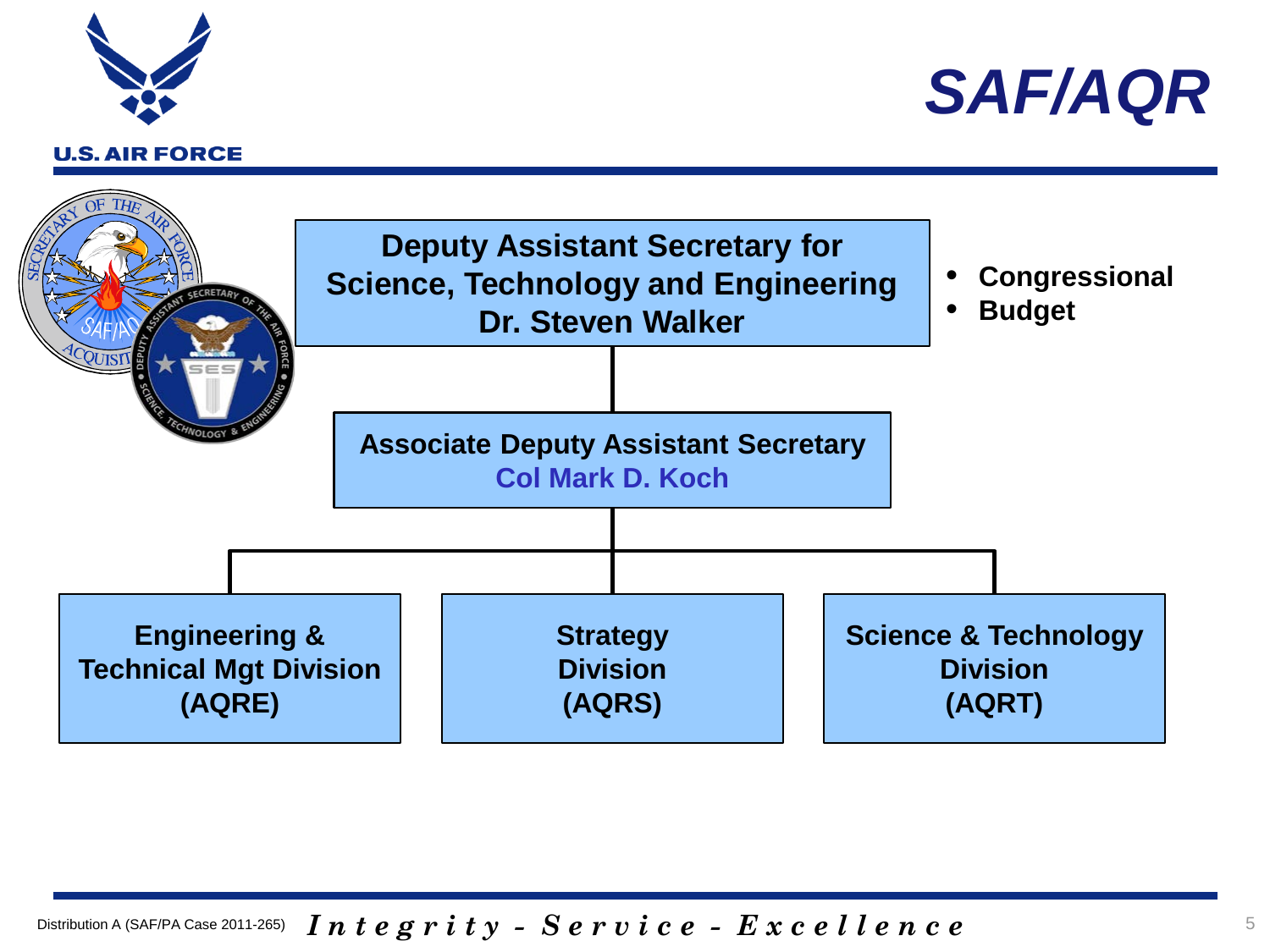

### *SAF/AQR Portfolio*

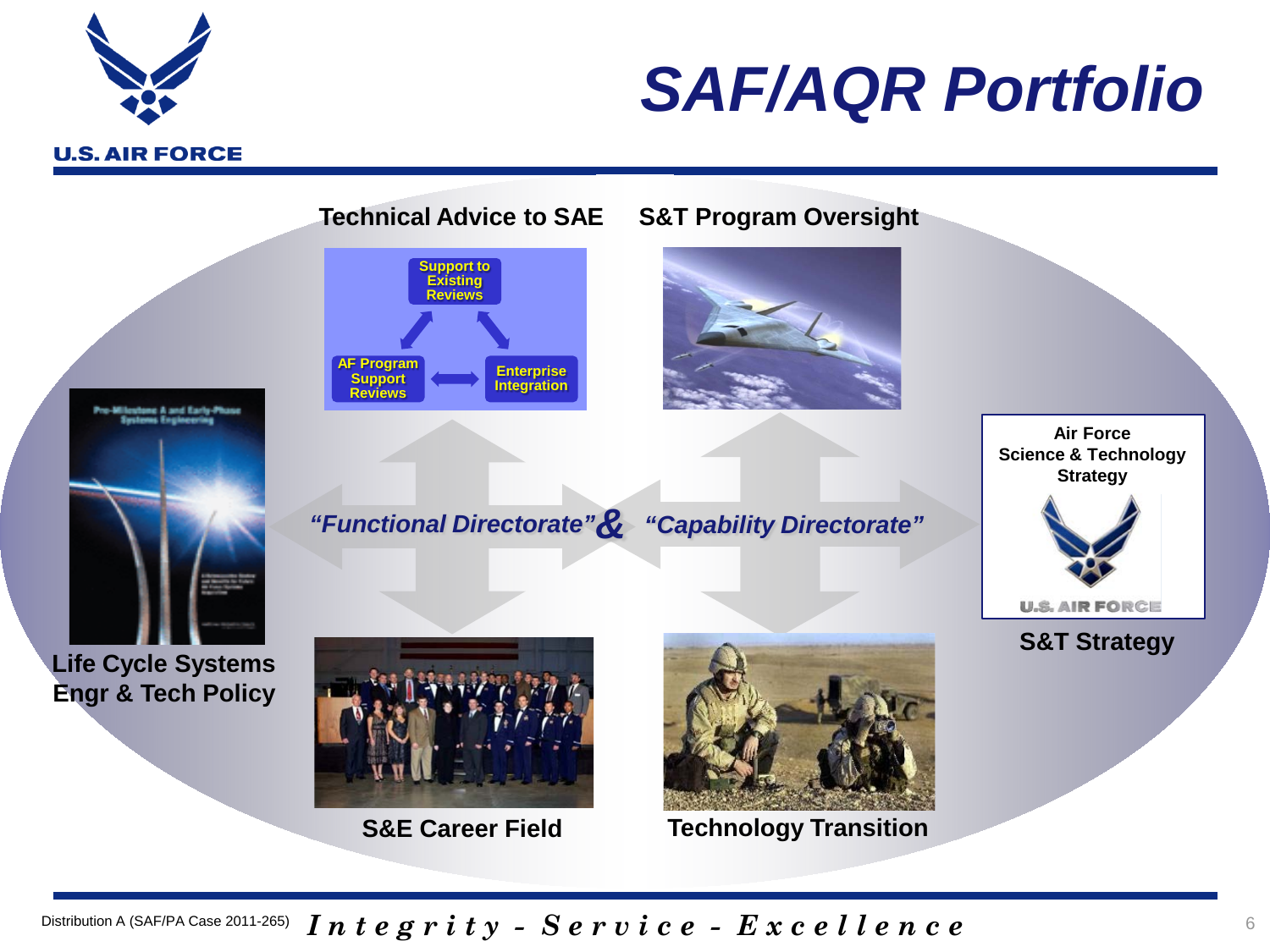

### *S&T Program Tenets*

- Prepare for an Uncertain Future and Investigate Game-Changers to Shape the Artof-the Possible into Military Capabilities
- Create Technology Options that Address Urgent Warfighter Needs and Provide New AF Service Core Function Capabilities in Support of the Joint Mission
- Maintain In-House Expertise to Support the Acquisition and Operational Communities and Modernize and Improve the Sustainability of Unique Research Facilities and Infrastructure
- Develop Future Air Force Leaders with an Appreciation for the Value of Technology as a Force-Multiplier
- Remain Vigilant Over and Leverage Global S&T Developments and Emerging **Capabilities**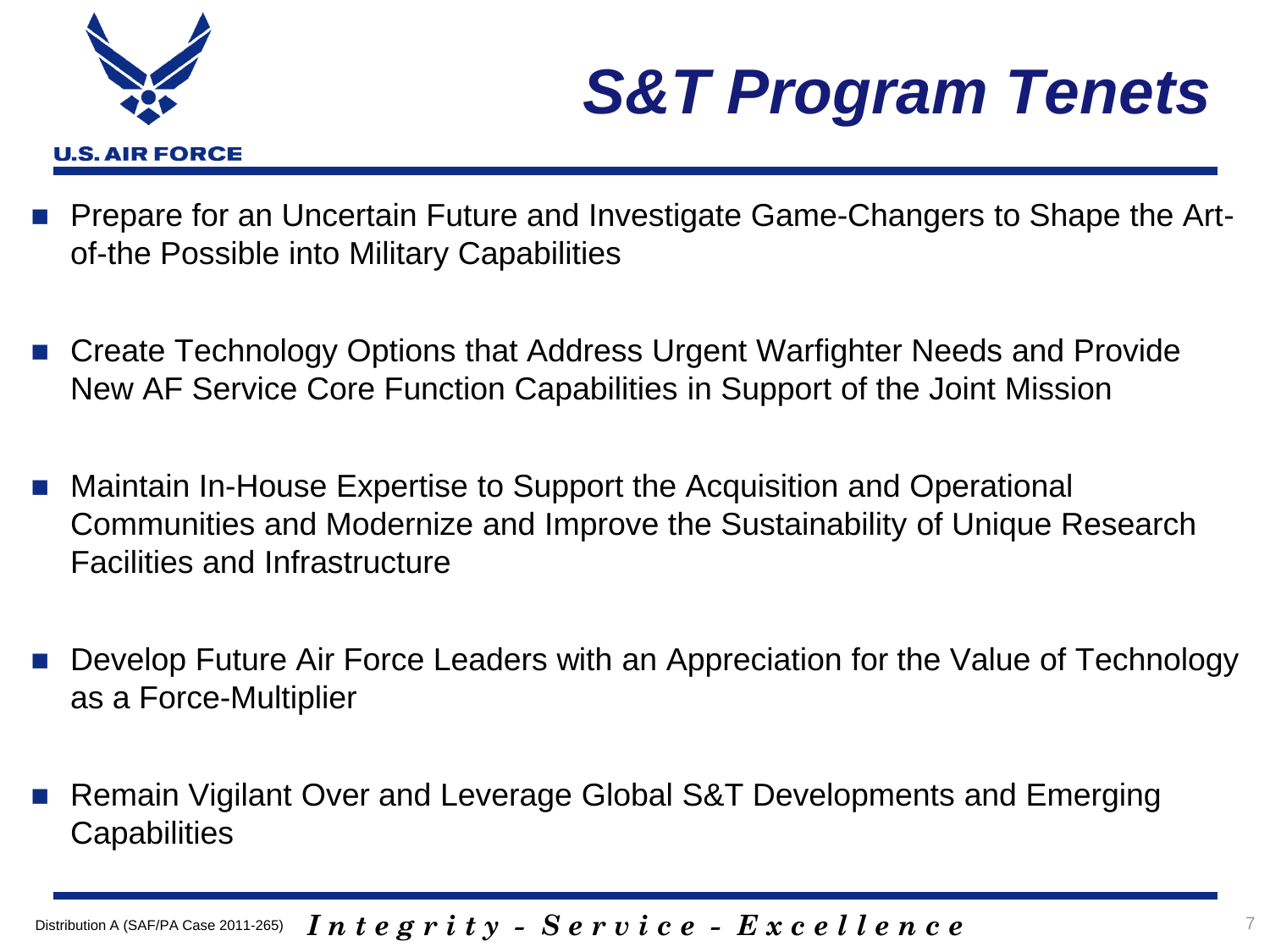

## *S&T Program Priorities*

- **Priority 1:** Support the current fight while advancing breakthrough S&T for tomorrow's dominant warfighting capabilities
	- Enable the AF to operate effectively and achieve desired effects in all domains and all operations
	- Improve the agility, mobility, affordability and survivability of AF assets

#### The Right Balance - 6.1/6.2/6.3, All Domains, Performance vs. Affordability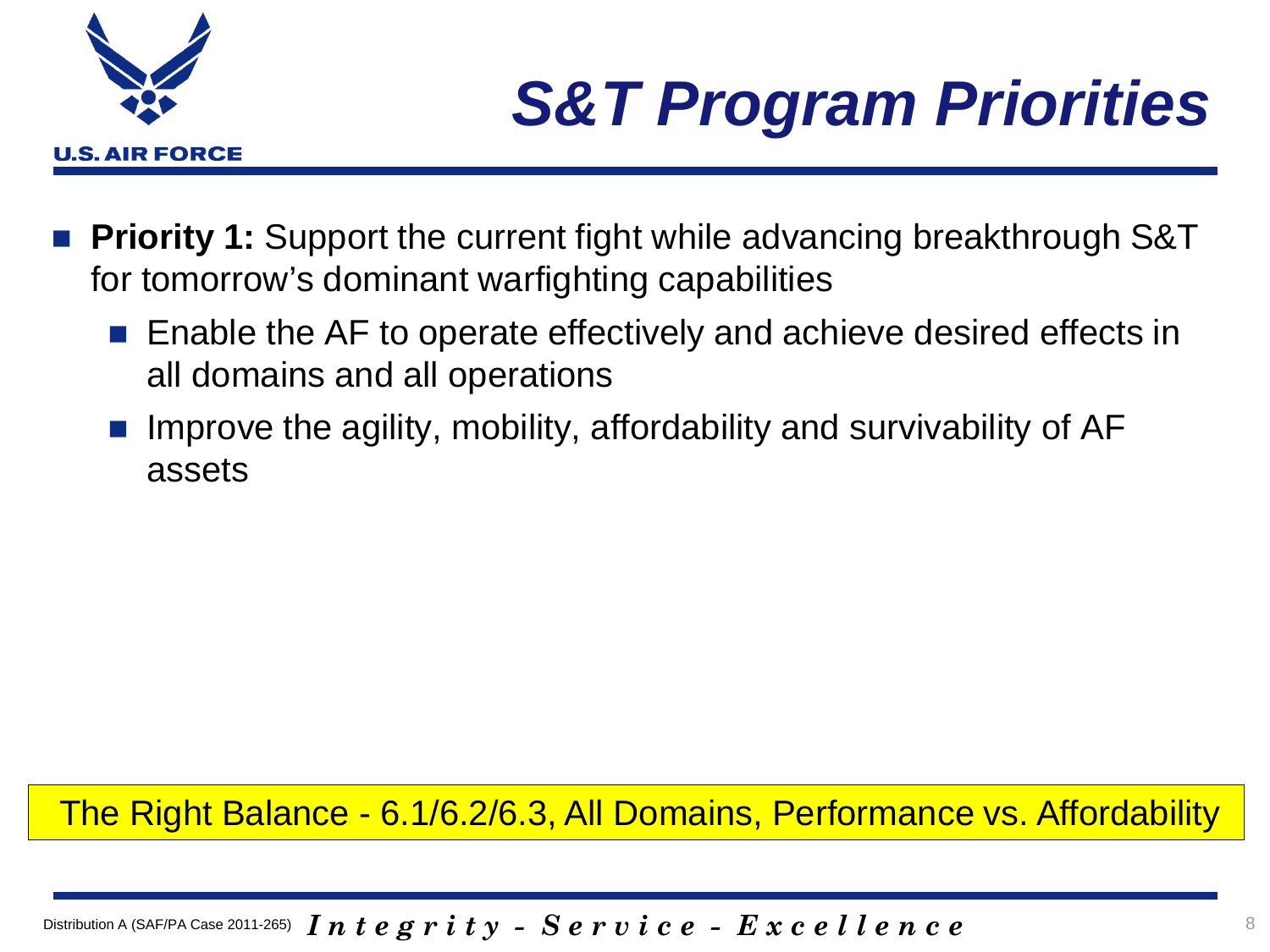### *Support the Current Fight While*  **Advancing Breakthrough Capabilities**







#### Support the Current Fight…. Advancing Tomorrow's Capabilities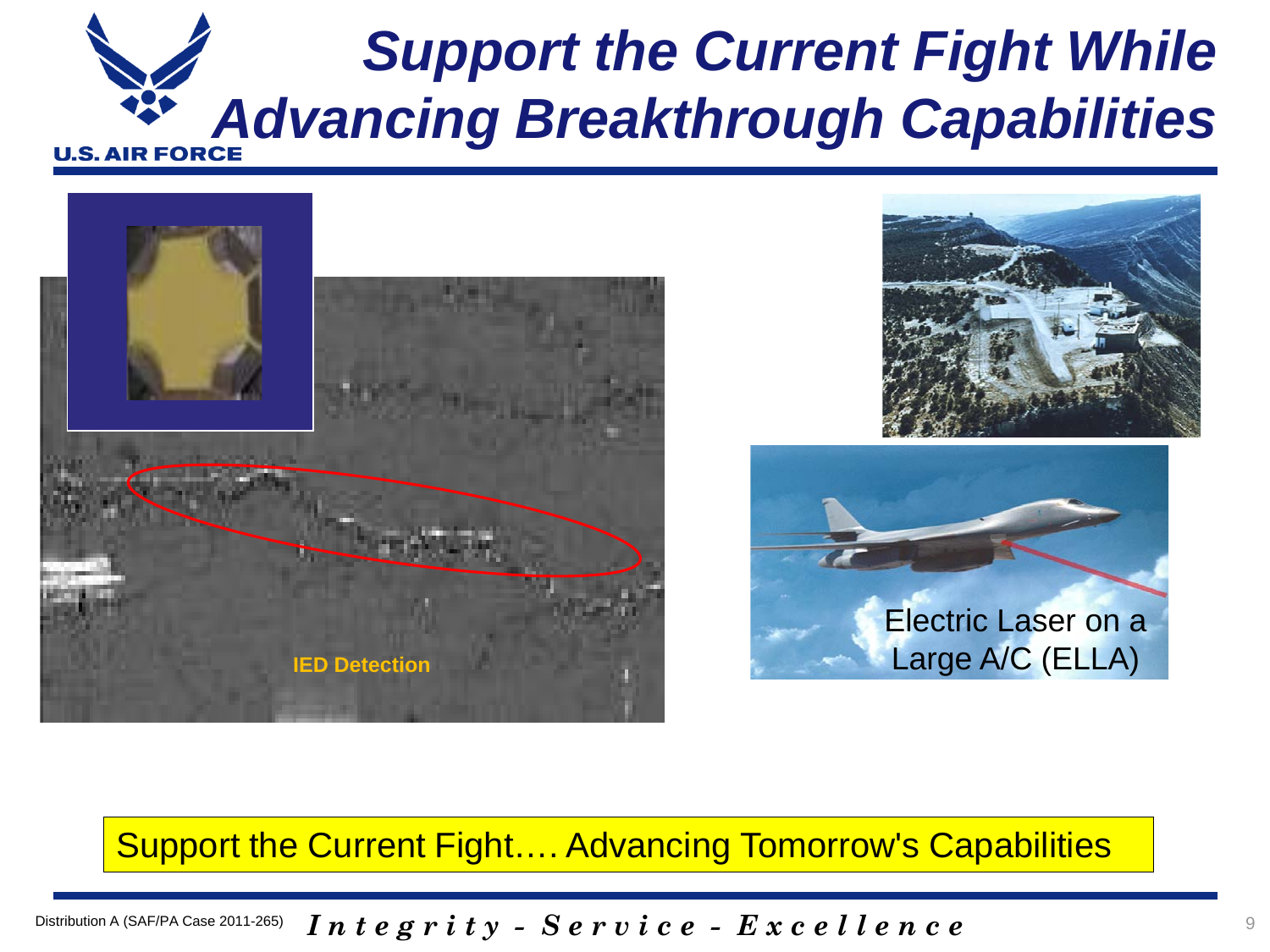U.S. AIR FORCE

## *S&T Program Priorities*

- **Priority 2:** Execute a balanced, integrated S&T Program that is responsive to AF Service Core Functions; Increase emphasis in S&T that will:
	- Improve the sustainment, affordability and availability of legacy systems
	- Reduce cyber vulnerabilities while emphasizing mission assurance
	- Support the needs of the nuclear enterprise
	- Deliver autonomous systems and human performance augmentation technologies envisioned in Technology Horizons
	- **Provide robust situation awareness to enhance decision-makers'** understanding and knowledge by improving ISR capabilities and data PED
	- **Enable long-range precision strike**
	- Reduce energy dependency

Where Do We Invest the Next Dollar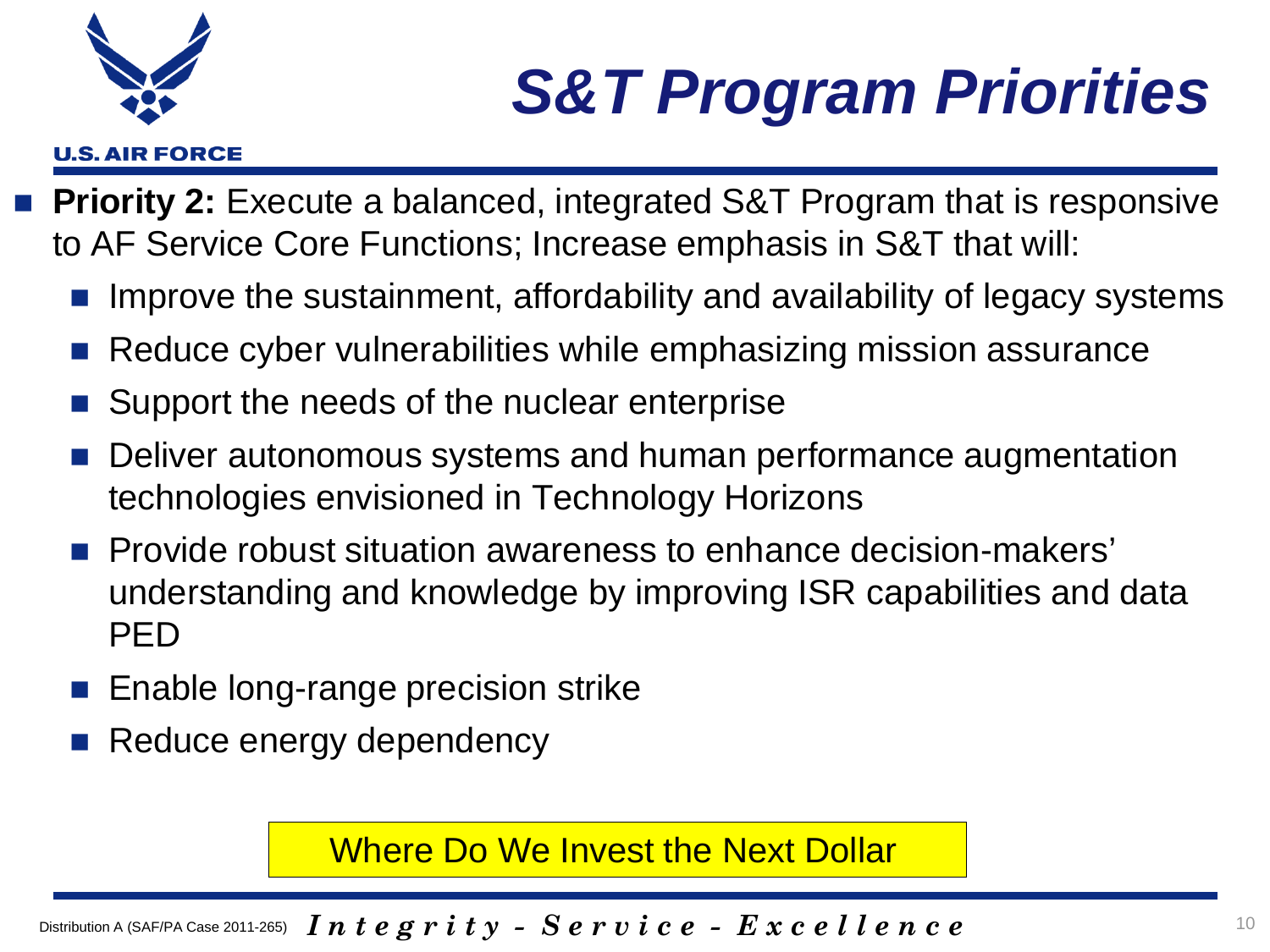### *Delivering Human Performance Augmentation and Autonomy* **U.S. AIR FORCE**





Distribution A (SAF/PA Case 2011-265)  $\,$   $\,I\,n$   $\,t\,e\,g\,r\,i\,t\,y\,$  -  $\,S\,e\,r\,v\,i\,c\,e$  -  $\,E\,x\,c\,e\,l\,l\,e\,n\,c\,e$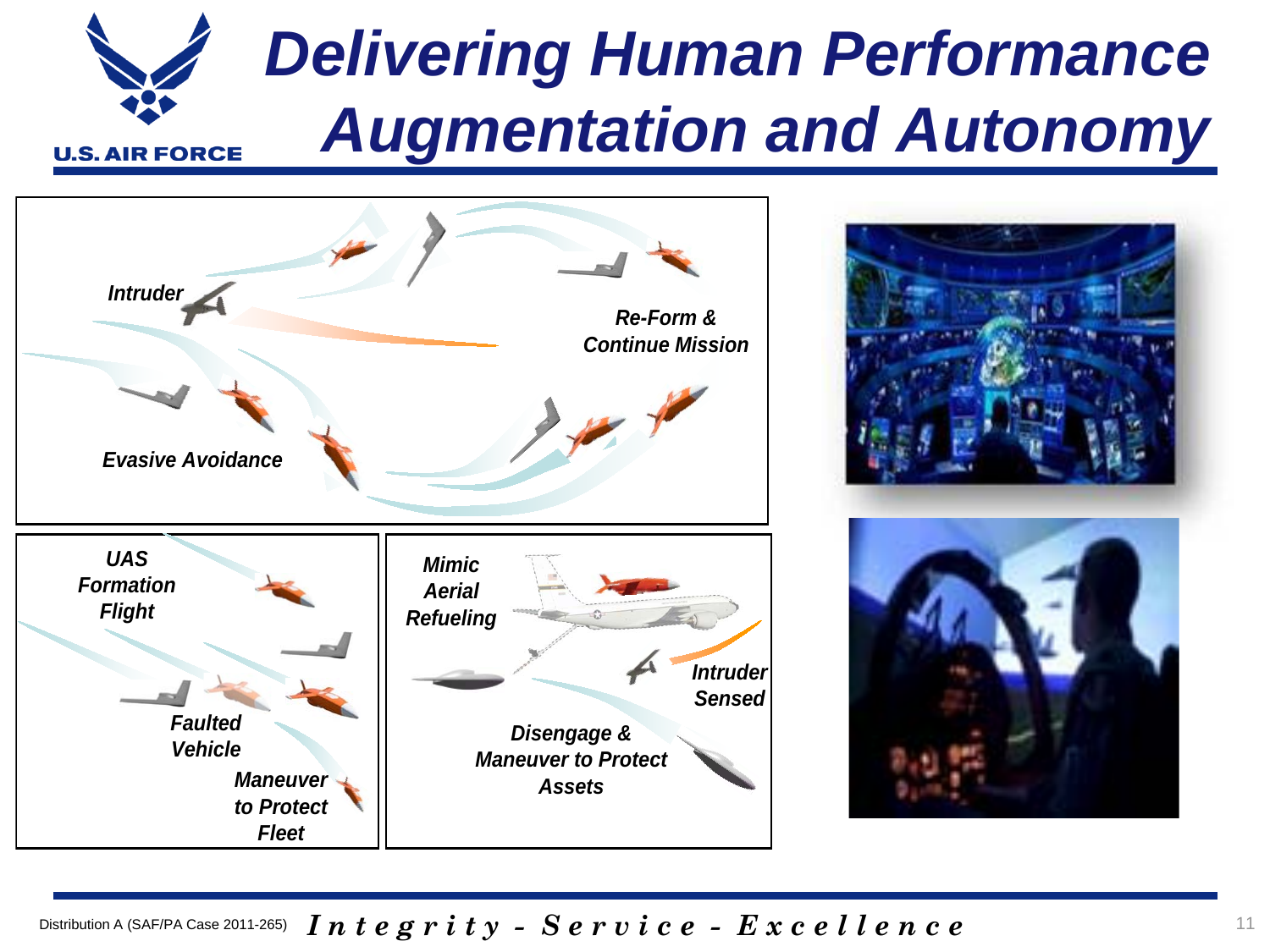

### *Reduce Energy Dependence*



Make Energy A Consideration In All We Do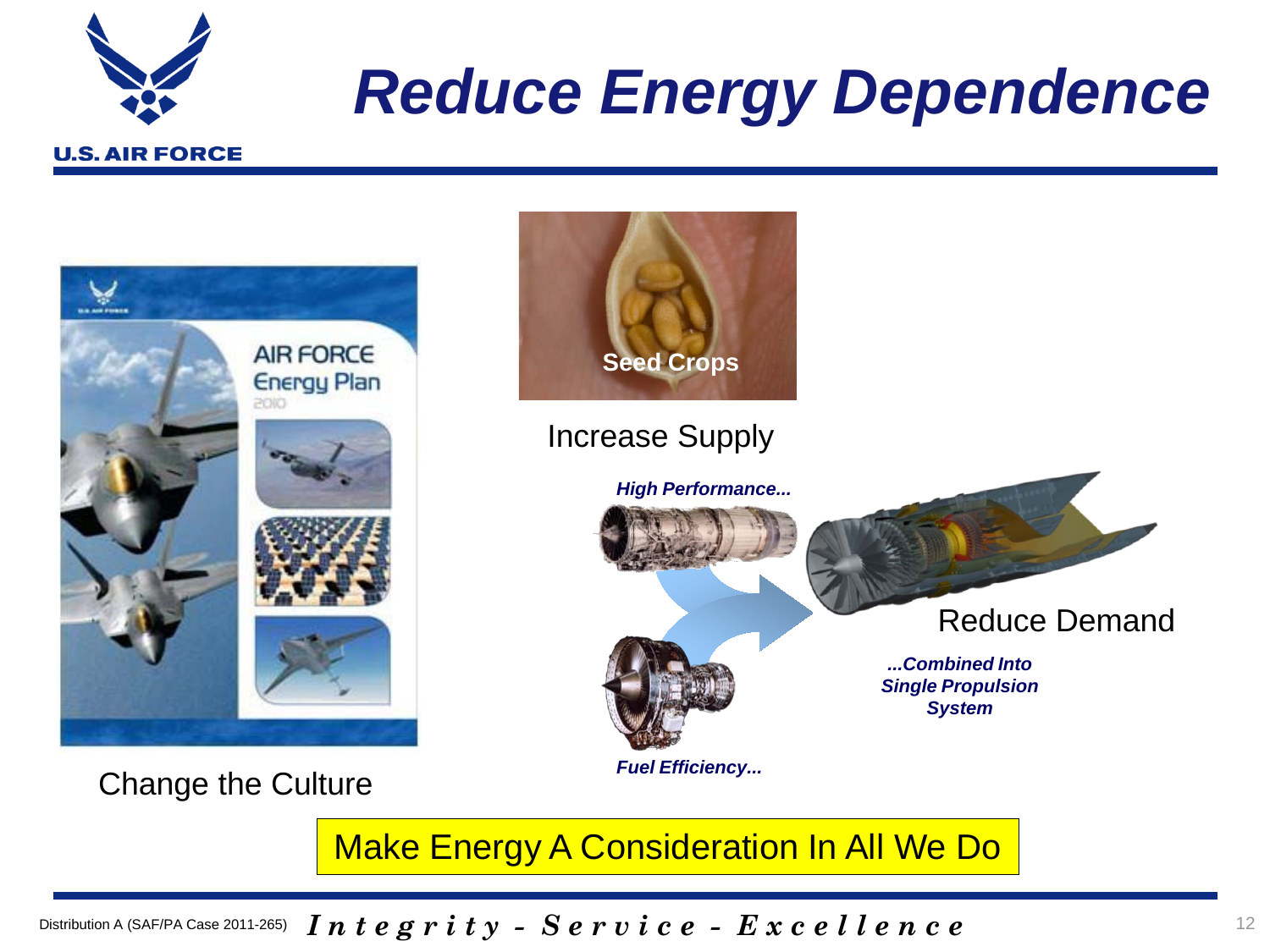

### *S&T Program Priorities*

- **Priority 3:** Retain and shape the critical competencies needed to address the full range of S&T product and support capabilities
	- Increase level of in-house basic research
	- Enhance critical competencies of the organic cyber workforce
	- Support AF STEM initiatives to develop and optimally manage the future S&E workforce

### Shaping the Current and Future Workforce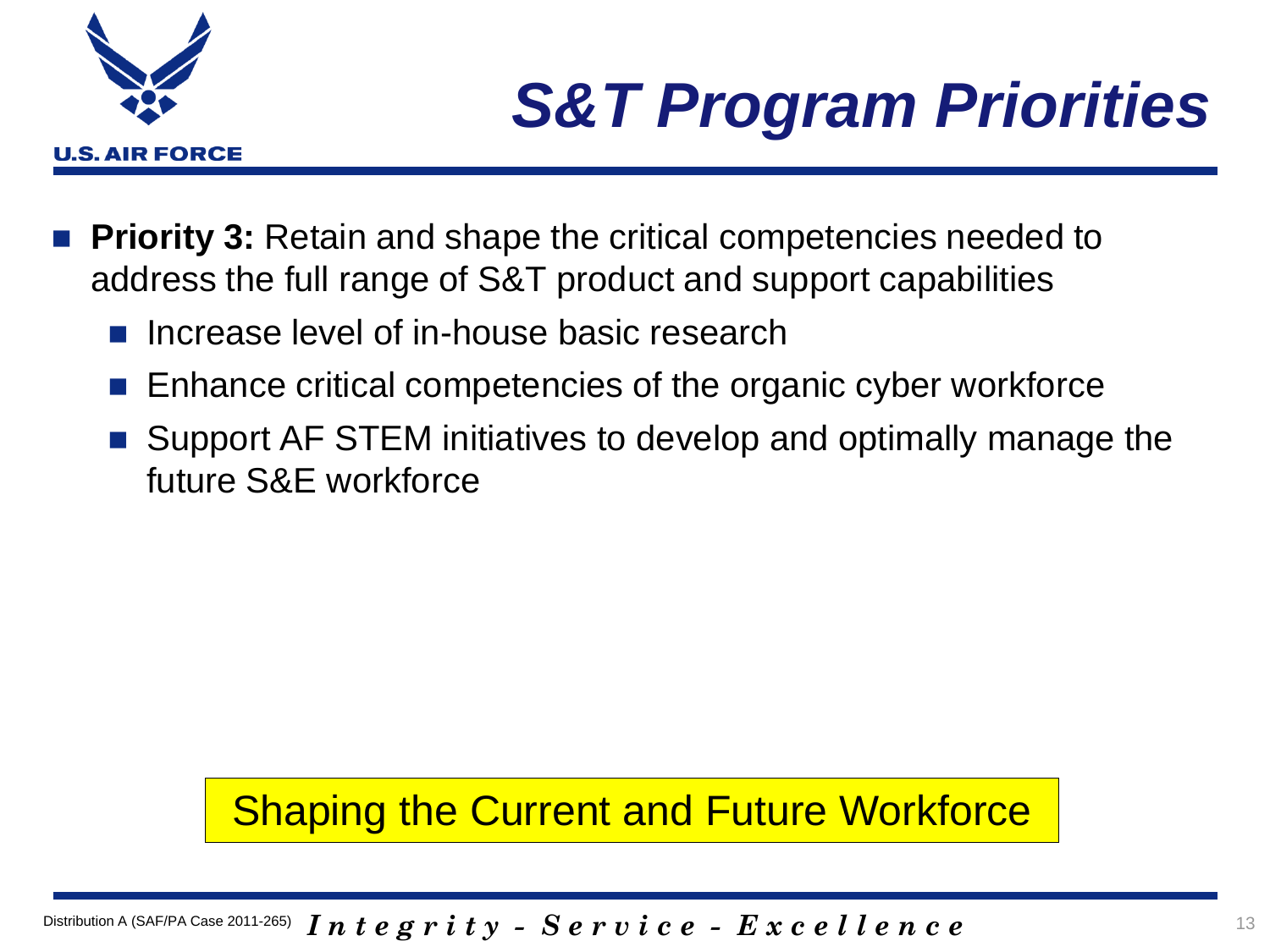### *Retain and Shape Critical Competencies Internal to AFRL*

**U.S. AIR FORCE** 





Provide Organic Basic Research and Advanced Development Opportunities in Critical Areas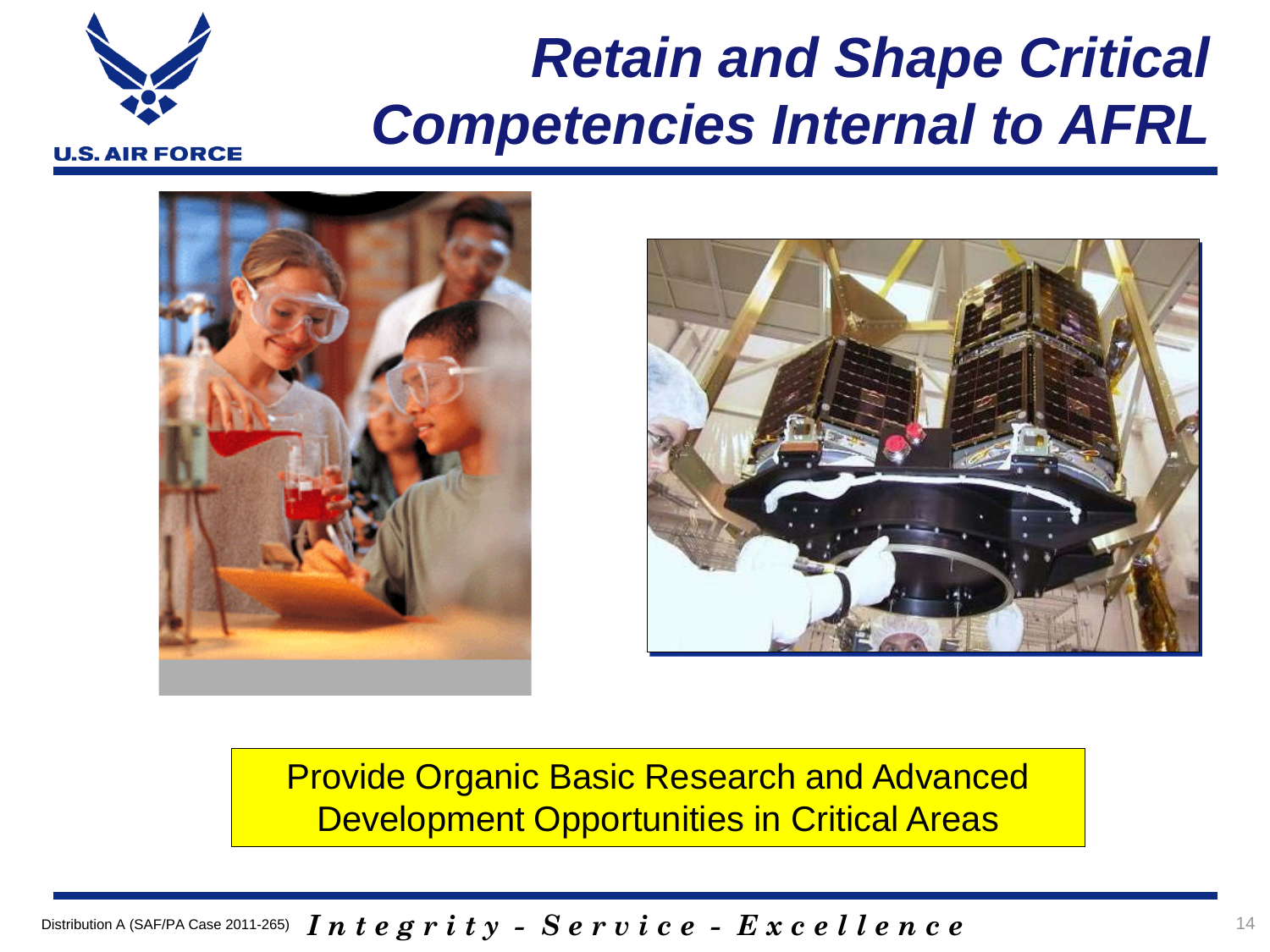



- Greater consideration given to non-domestic sources
- Greater need for acquisition and sustainment decision makers to be provided with usable, current IB information
- Greater need for the AF to provide clear guidance in terms of shaping the IB
	- Critical domestic capabilities technologies and skill sets
	- Sufficient competition supply chain management
	- Risk mitigation tools
- S&T community has an important role to play here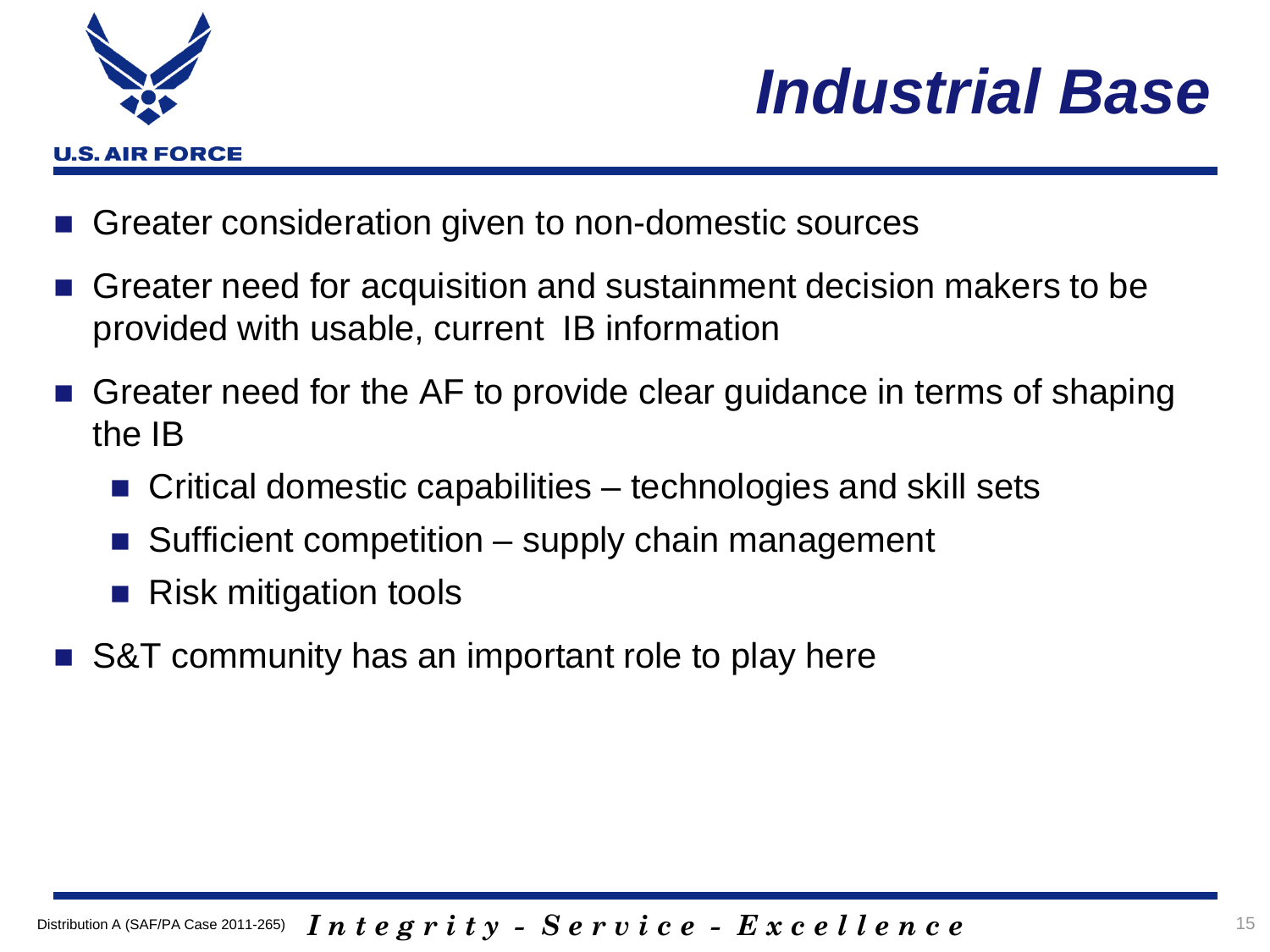

## *S&T Program Priorities*

- **Priority 4:** Ensure the AF S&T program is integrated into the AF Corporate requirements and programming processes
	- Be a trusted partner of the acquisition/sustainment community assess tech maturity/enhance and accelerate tech transition
	- Leverage R&D efforts within industry including small businesses
	- Develop and demonstrate technology solutions that decrease manufacturing risks

### Bridge the Valley of Death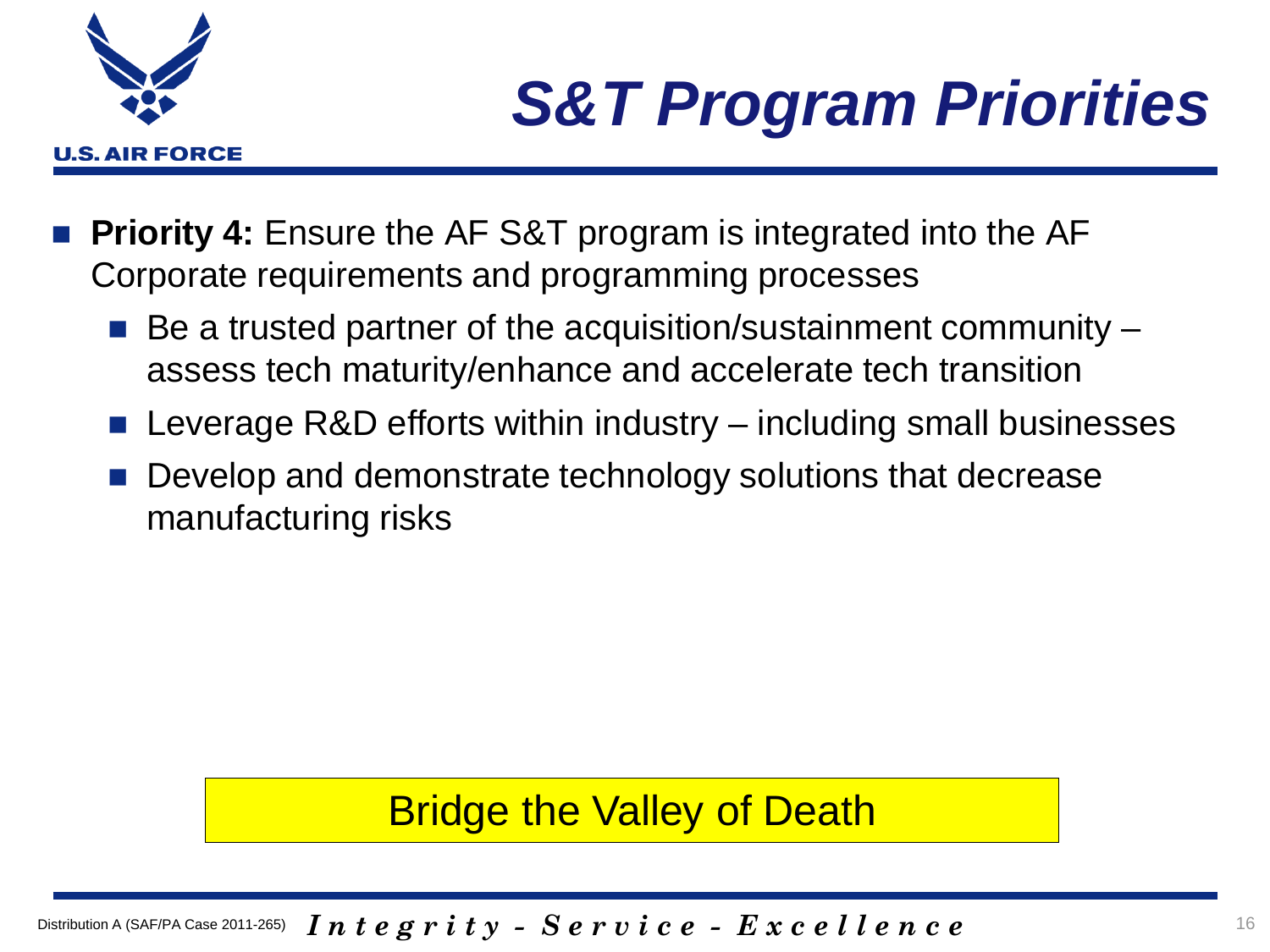

## *Flagship Capability Concept*

#### **U.S. AIR FORCE**

- Definition: An integrated technology project collaboratively developed by MAJCOM(s), Center(s), and AFRL that:
	- Addresses a documented and prioritized MAJCOM capability need
	- Is commissioned via AF S&T Governance structure
	- Is traced to a CRRA Gap, linked to a Service Core Function Master Plan

#### Attributes**:**

- Initial systems engineering and development planning (DP) initiated
- Somewhere between a leading DP concept and a prototype
- Assigned to lead Center for transition
- **MAJCOM transition manager identified** 
	- Transition funding (6.4) committed two years prior to S&T completion
- Defined S&T baseline/exit criteria
- S&T project ideally completed during current FYDP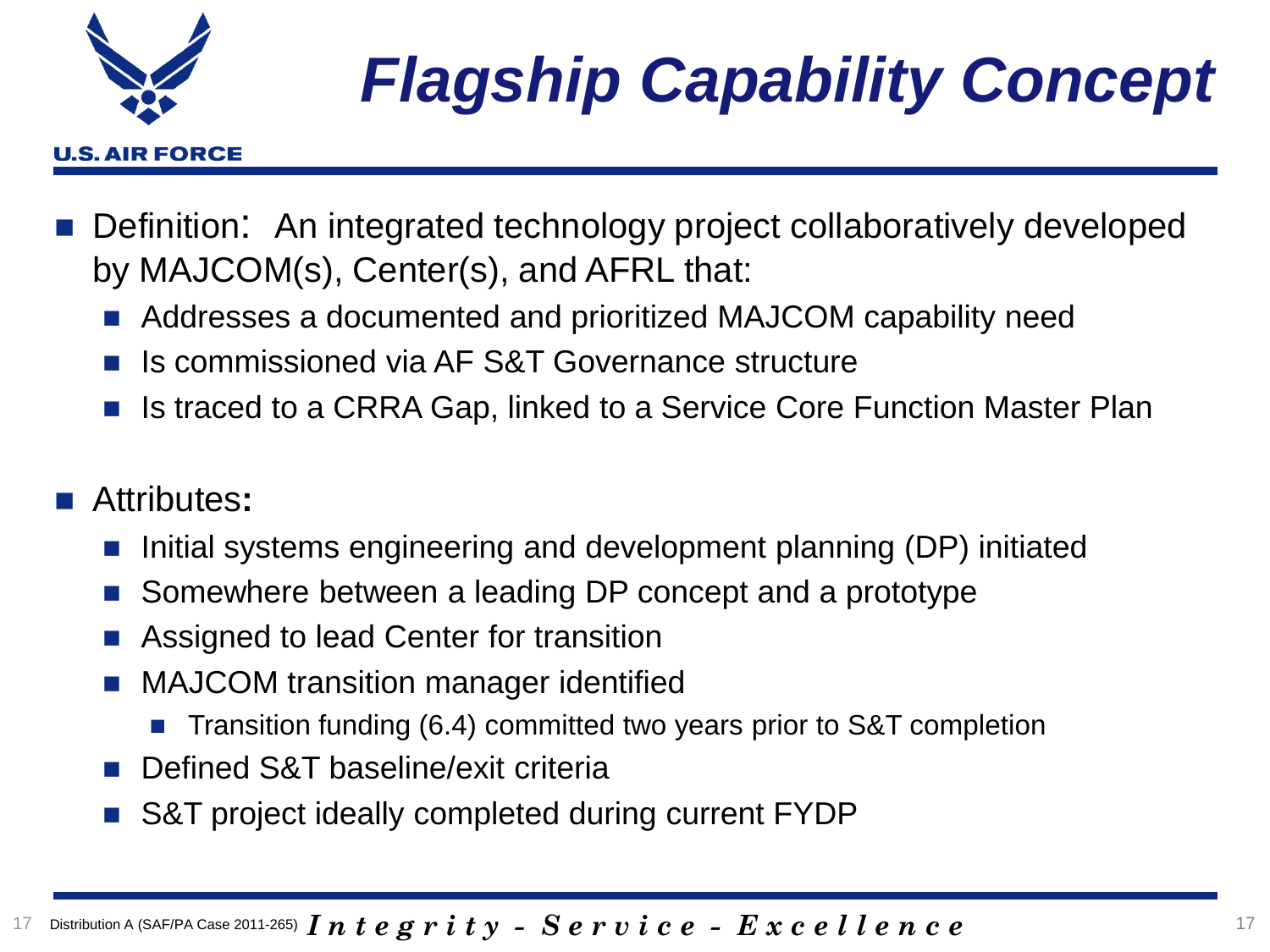

- **1. High Velocity Penetrating Weapon (HVPW)**
- **2. Responsive Reusable Boost for Space Access (RBS)**
- **3. Selective Cyber Operations Tech Integration (SCOTI)**







Flagships Helping Bridge the Valley of Death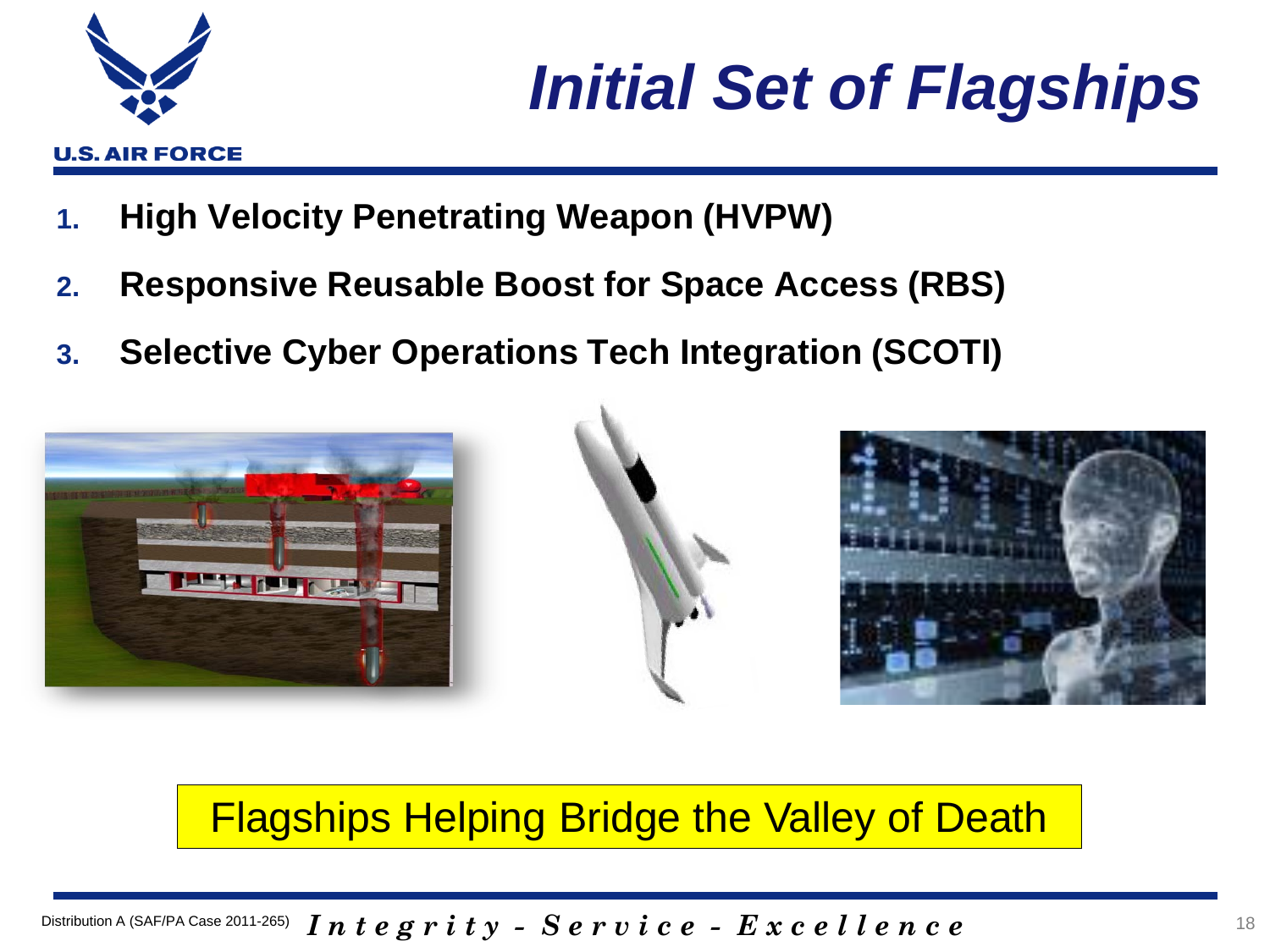

### *Strategy Development Efforts*

■ Energy

- **Cyber**
- **Hypersonics**

### ■ Space Situational Awareness

**Sustainment**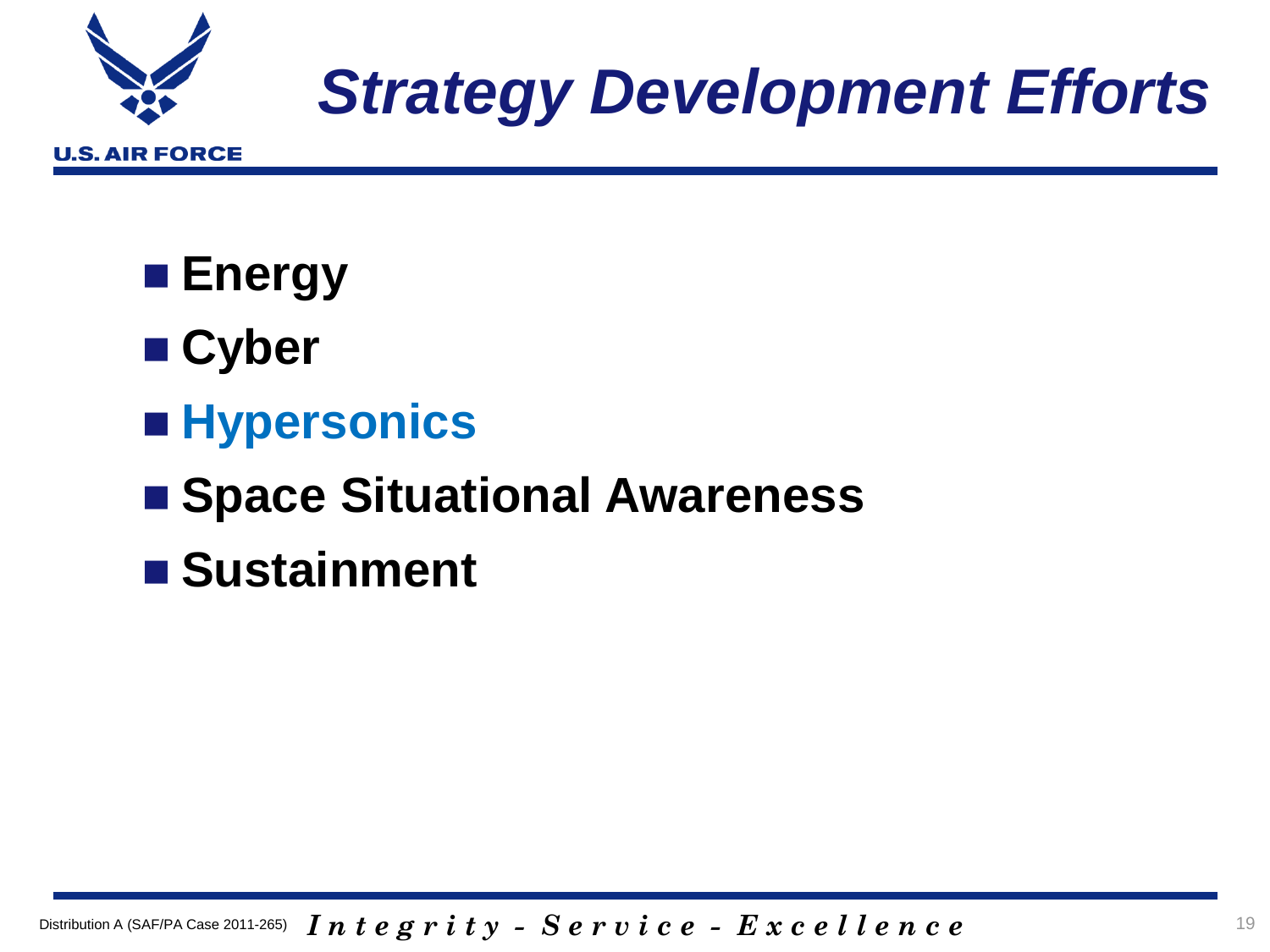

### *X-51A Program Objective*

Flight test the AF Hypersonic Technology (HyTech) scramjet engine, using endothermic hydrocarbon fuel, by accelerating a vehicle from boost (~M=4.5) to Mach 6+



- **Acquire ground and flight data on an actively cooled, self-controlled operating scramjet engine (rules and tools development)**
- **Demonstrate viability of an endothermically fueled scramjet in flight**
- **Prove viability of a free-flying, scramjet powered, vehicle (Thrust > Drag)**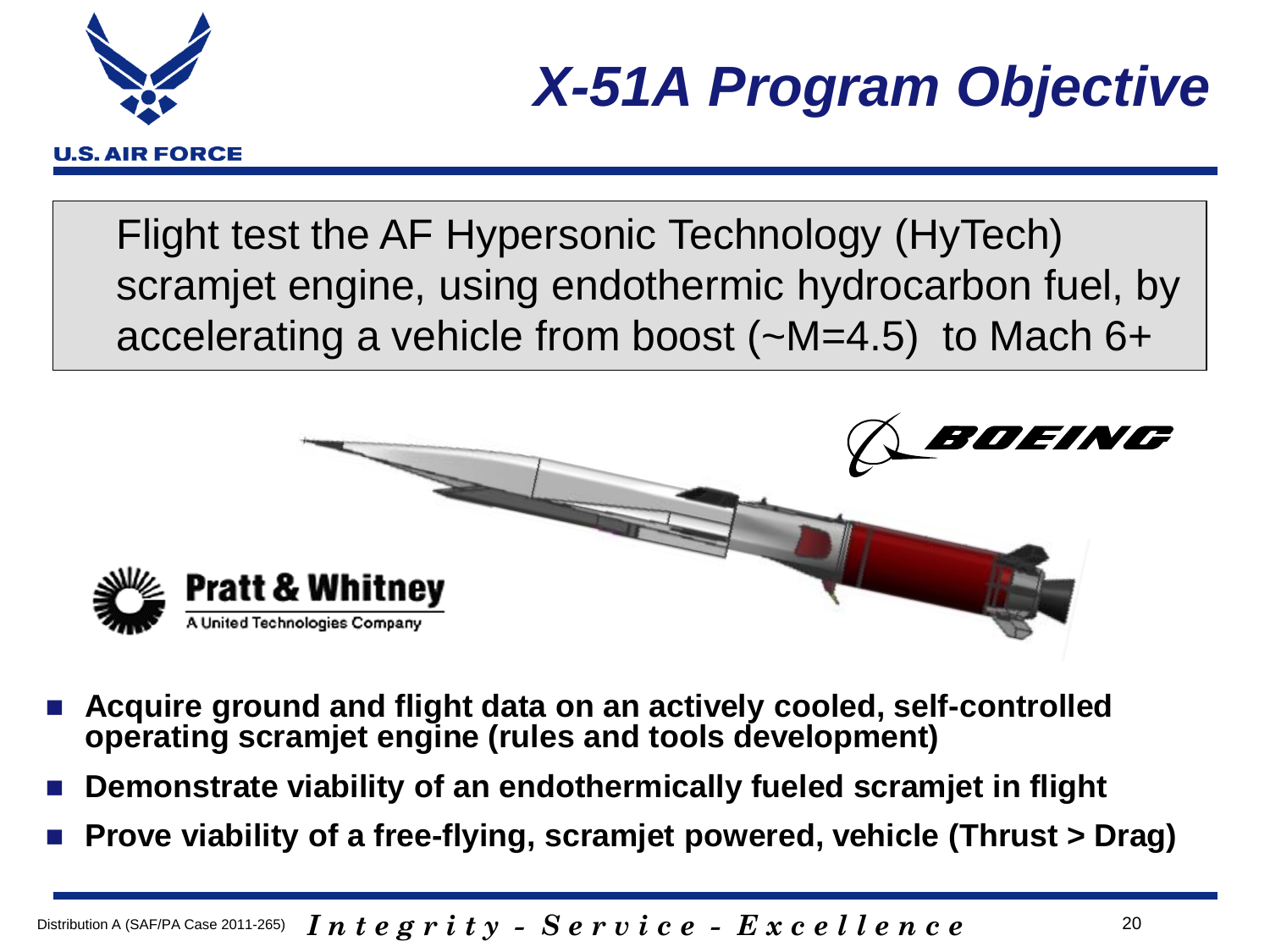

## *Survivable, High Speed Weapon*

*Enabling Capabilities*

### **Hypersonic Air Vehicle and Propulsion Technologies Enable Long Range at High Speed with Effective Payload**

**Precision Strike**

**Variable Warhead Effects**



**Aircraft Systems Internal bombers External fighters**

**Net Enabled In-Flight Targetable**

**Long Range High Speed** 

*Rapid, Responsive Strike in Anti-Access/Access Denied (A2/AD) Environments*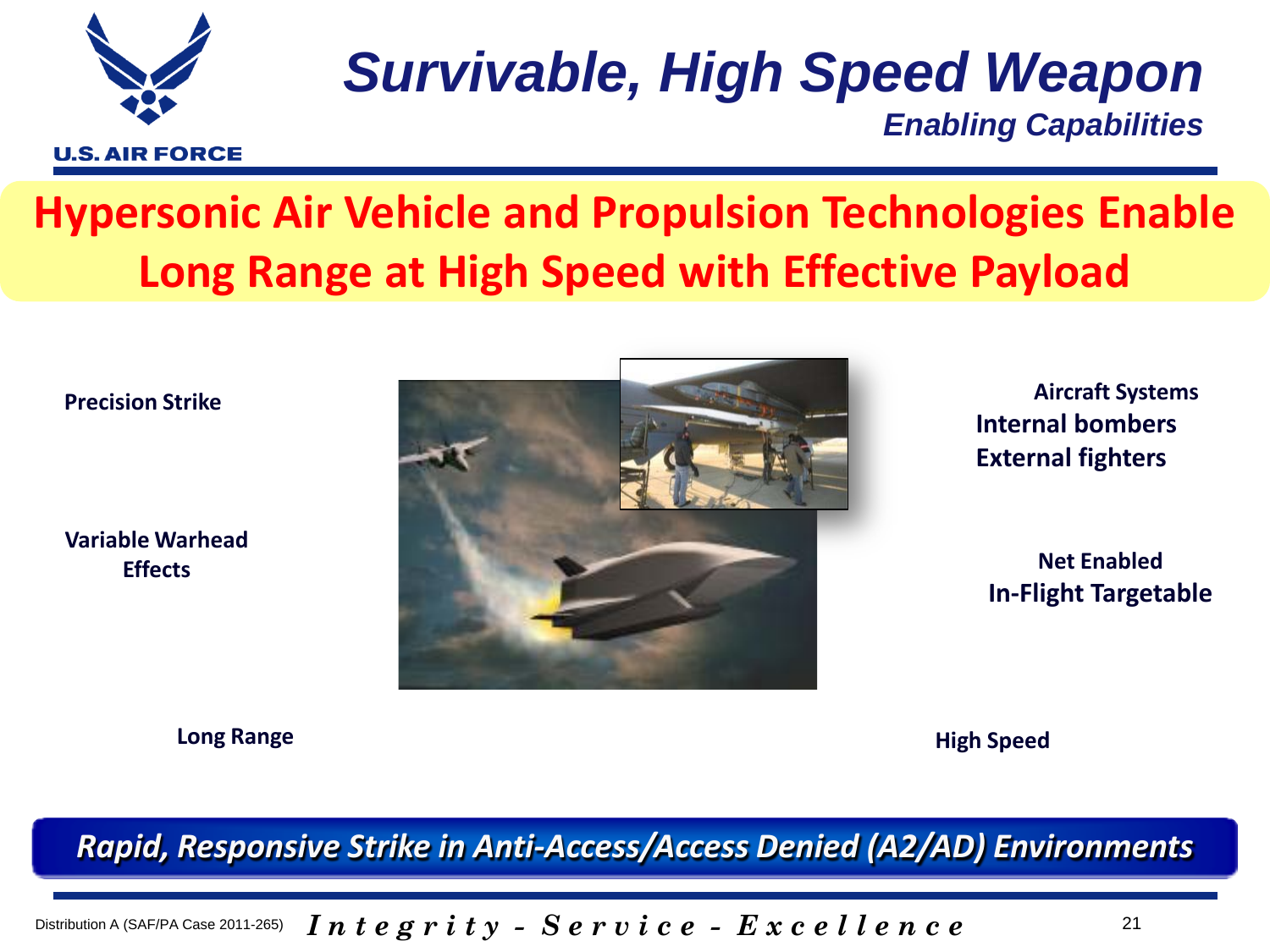

*High Speed Aircraft*

*Capabilities and Attributes*

### **Operation in A2/AD Environments**

#### **Penetrate Denied Areas (Survivable)**



**Turbine Based Combined Cycle** **Airframe**

*On-Demand Flight in A2/AD Environments*

Distribution A (SAF/PA Case 2011-265)  $\,$   $\,I\,n$   $\,t\,e\,g\,r\,i\,t\,y\,$  -  $\,S\,e\,r\,v\,i\,c\,e\,$  -  $\,E\,x\,c\,e\,l\,l\,e\,n\,c\,e$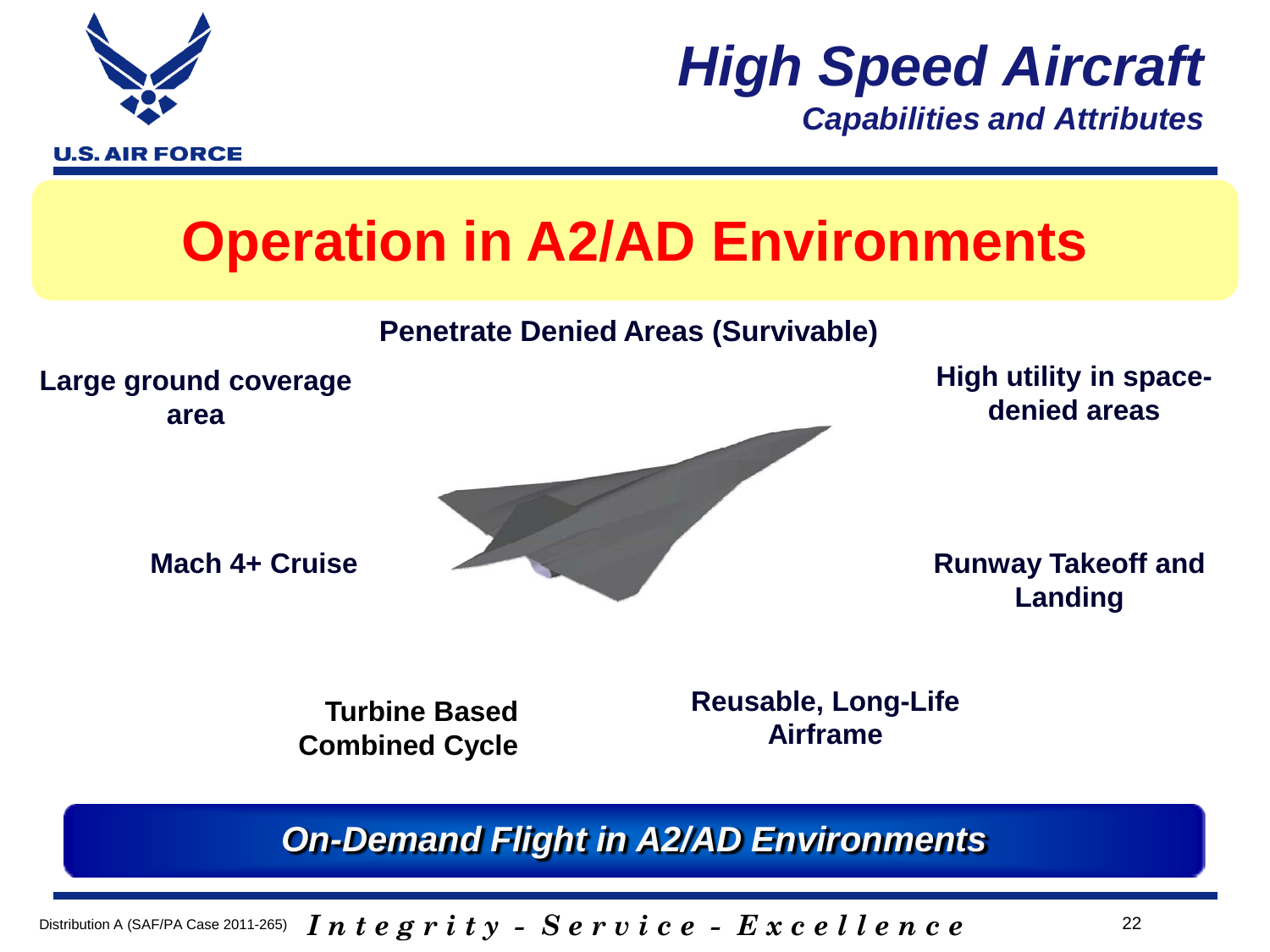



- Air Force Depends on the S&T Program to discover, develop, and demonstrate high-payoff technologies across all domains – *Tech Push*
- S&T Program Priorities, Program Tenets, and Processes aligned to turn science and knowledge into militarily relevant capabilities – *Tech Pull*
- Flagships linking S&T, Development Planning, and MAJCOM transition funding into HAF-commissioned AF Capabilities – *The Bridge Over The Valley of Death*
- Industrial Base, Engineering, and Technical Management *Improving Acquisition Outcomes*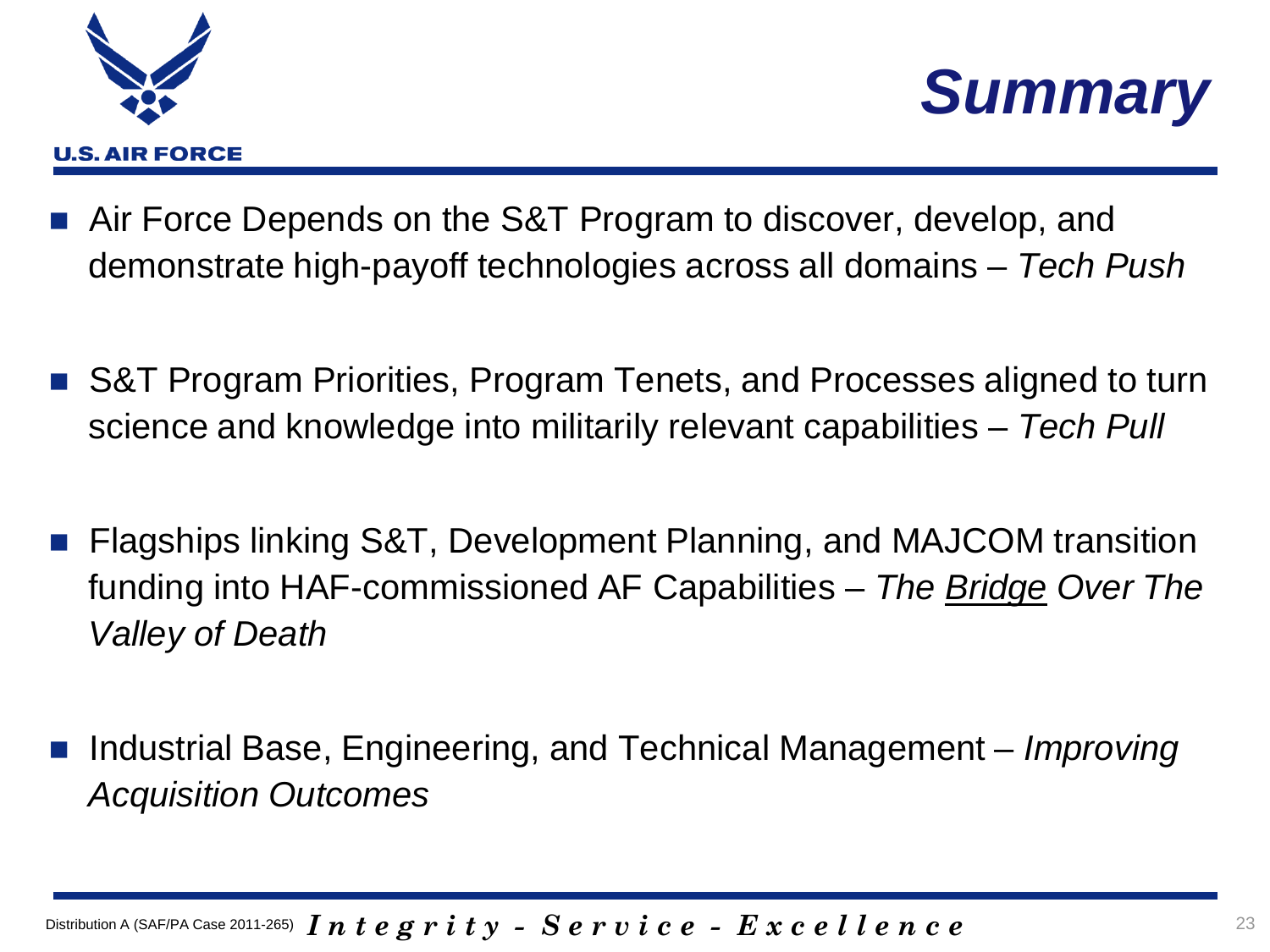

### **BACKUPS**

*I n t e g r i t y - S e r v i c e - E x c e l l e n c e*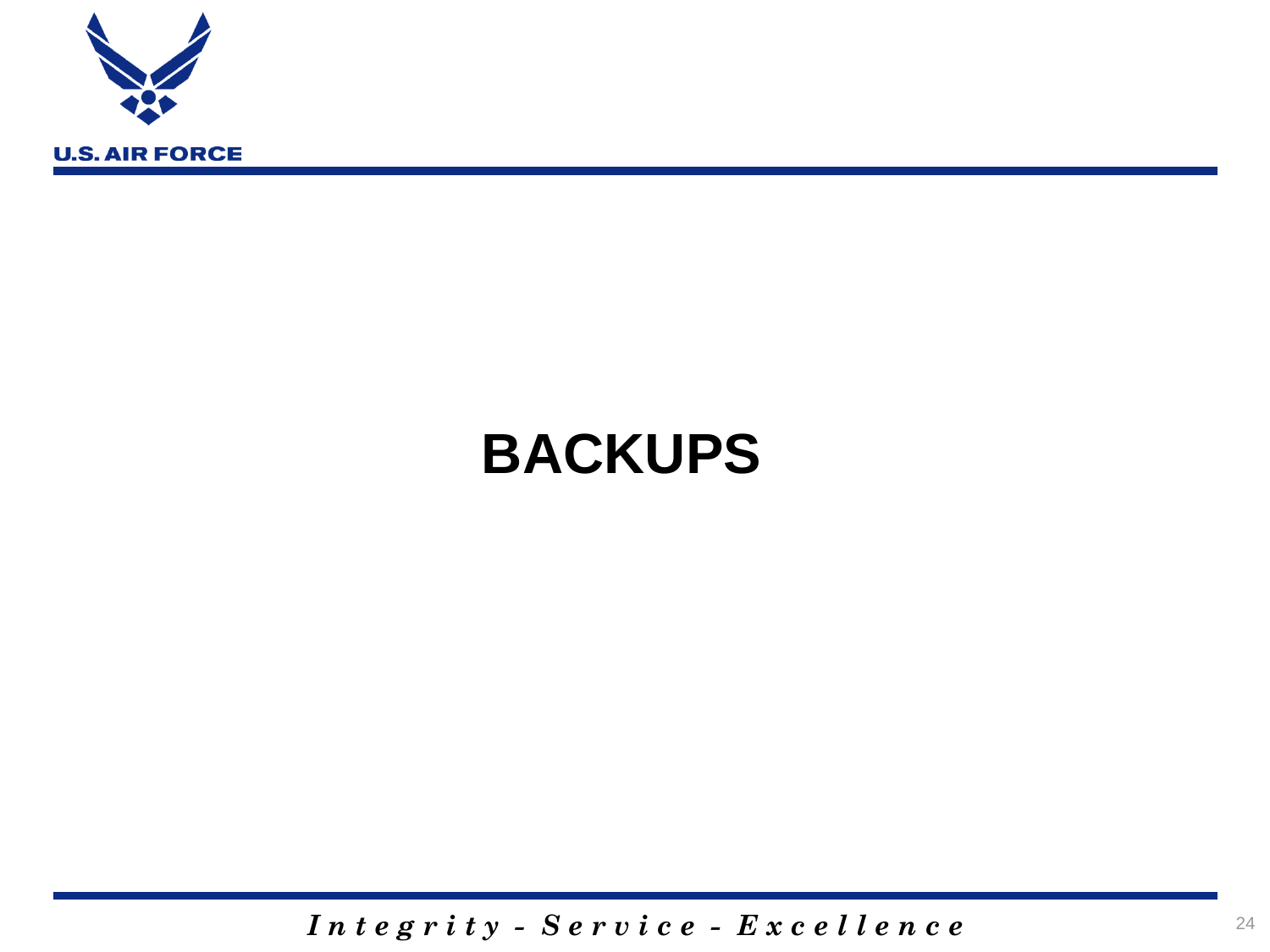

### *High Speed Weapon Roadmap*

**U.S. AIR FORCE** 



#### **TECHNOLOGY GAPS**

- High Speed Multimode Seekers
- Anti Jam GPS
- Alternative high speed guidance (GPS denied environment)
- Compact energetic booster
- Aeroconfiguration, structures and materials, control surfaces, TPS
- Compatibility with current and emerging fighters and bombers
- Compatibility with Navy/VLS

Distribution A (SAF/PA Case 2011-265)  $\,$   $\,I\,n$   $\,t\,e\,g\,r\,i\,t\,y\,$  -  $\,S\,e\,r\,v\,i\,c\,e\,$  -  $\,E\,x\,c\,e\,l\,l\,e\,n\,c\,e$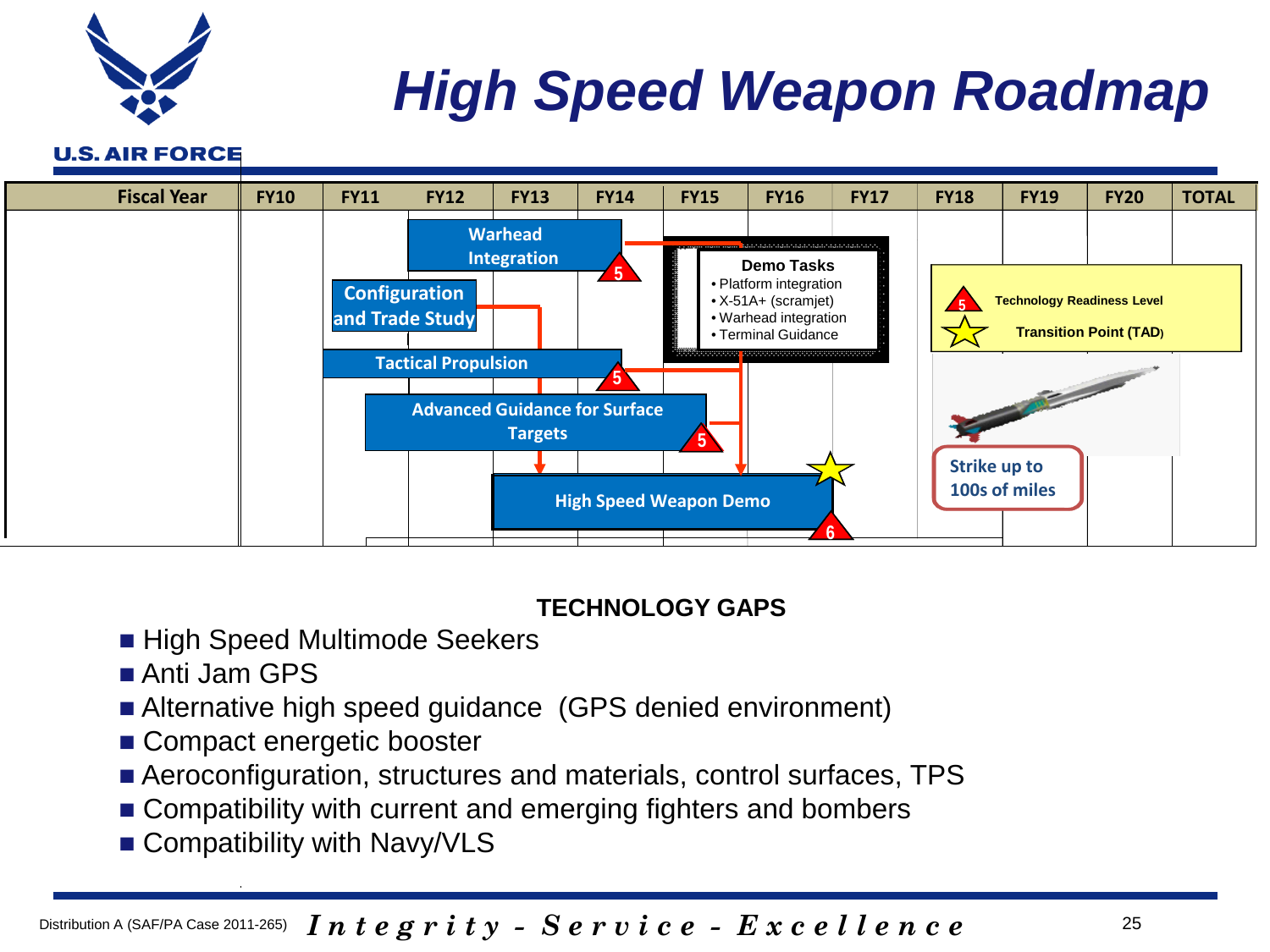

### *High Speed Aircraft Roadmap*

#### **U.S. AIR FORCE**



Distribution A (SAF/PA Case 2011-265)  $\,$   $\,I\,n$   $\,t\,e\,g\,r\,i\,t\,y\,$  -  $\,S\,e\,r\,v\,i\,c\,e\,$  -  $\,E\,x\,c\,e\,l\,l\,e\,n\,c\,e$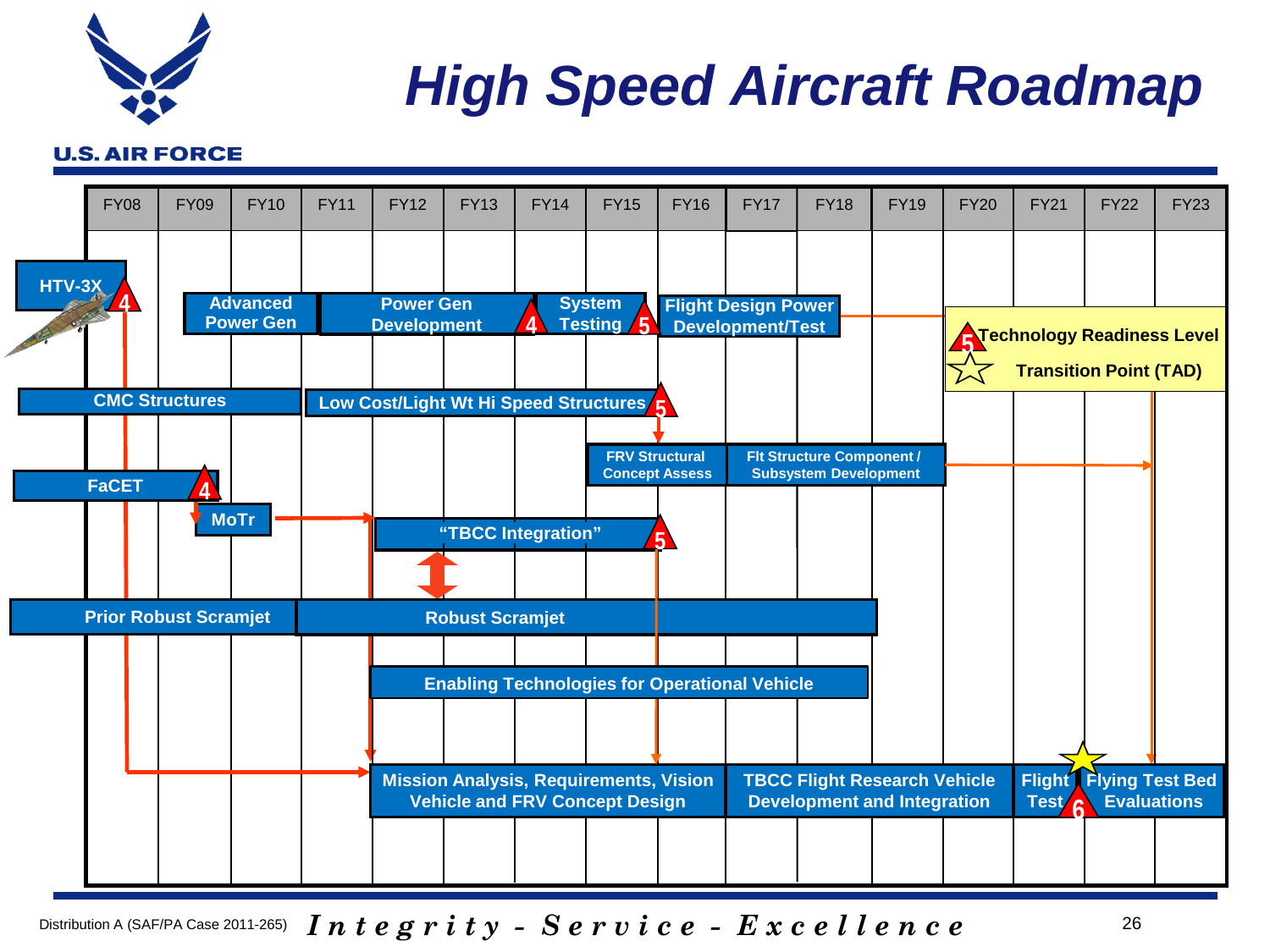

### *Revitalizing Development Planning (DP)*

**Weapon Systems Acquisition Reform Act (WSARA) of 2009 requires:** 

**Director, Systems Engineering to "Review the organizations & capabilities of the military departments with respect to…***development planning* **…and identify needed changes or improvements"** 

**SAE to "develop & implement plans to ensure the military dept has provided appropriate resources for:**  *Development planning and systems engineering organizations with adequate numbers of trained personnel"*



 $\,$ 27  $\,$  Distribution A (SAF/PA Case 2011-265)  $\,I\,n\,$   $\,t\,$   $\,e\,$   $\,g\,$   $\,r\,$   $\,i\,$   $\,t\,$   $\,y\,$   $\,$   $\,S\,$   $\,e\,$   $\,r\,$   $\,v\,$   $\,i\,$   $\,c\,$   $\,e\,$   $\,$   $\,E\,$   $\,x\,$   $\,c\,$   $\,e\,$   $\,l\,$